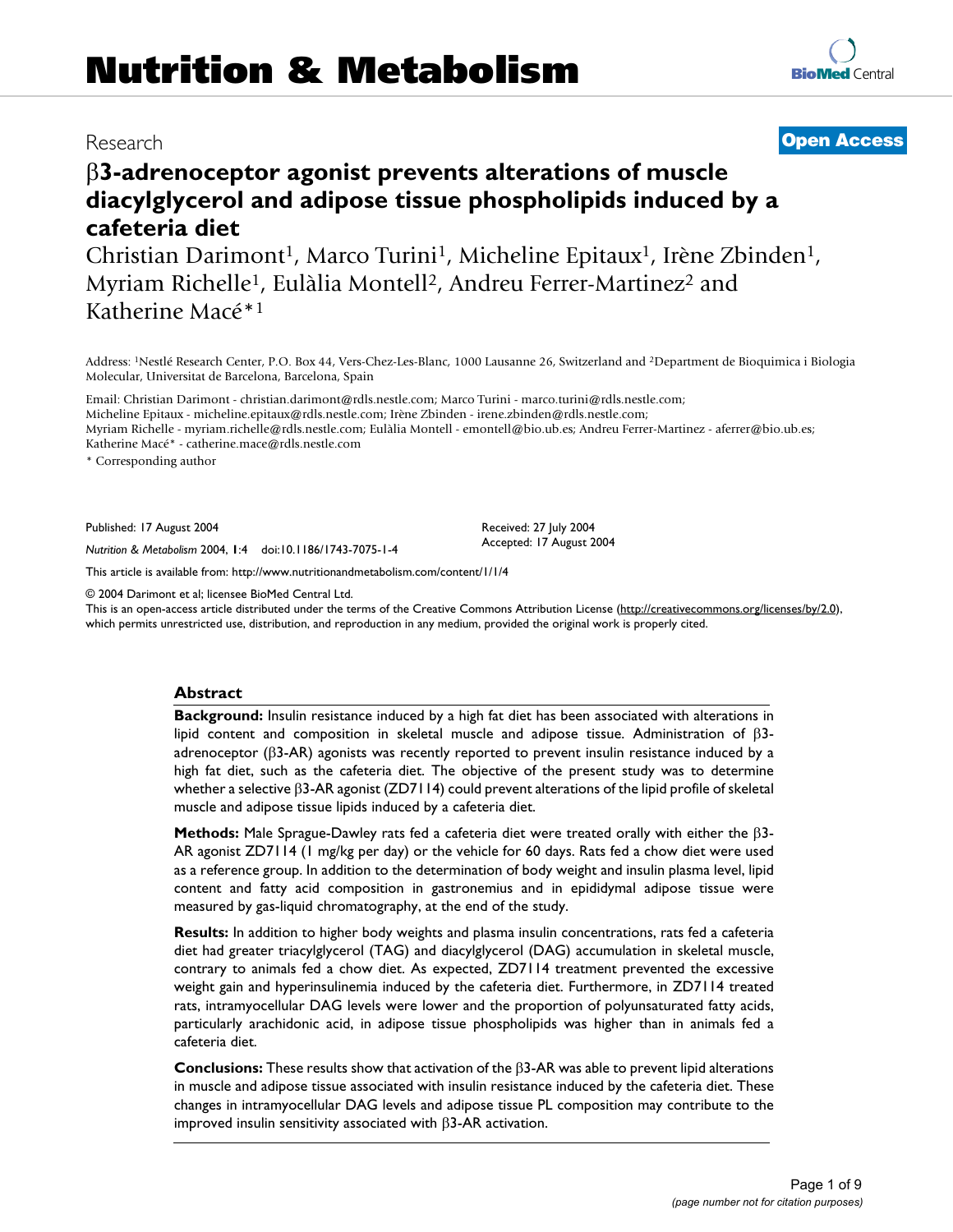### **Background**

Dietary fatty acids are known to influence the composition of stored triacylglycerol (TAG) and membrane phospholipids (PL) in adipose tissue [1]. More recently, it was demonstrated that the lipid profile in skeletal muscle reflected dietary lipids [2-4]. Furthermore, the modifications of fatty acid concentrations and composition in tissue lipids induced by a high fat diet has been associated with alterations in lipid metabolism and insulin sensitivity [5,6]. Indeed, enrichment of membrane PL with saturated fatty acids (SFA) was able to impair insulin action in skeletal muscle and adipose tissue, whereas a higher proportion of polyunsaturated fatty acids (PUFA) improved insulin sensitivity in these tissues [7-9]. TAG accumulation in skeletal muscle was also correlated with the development of insulin resistance, independent to the degree of obesity [10-13]. Intramyocellular TAG could represent only a marker of insulin resistance whereas intracellular accumulation of long chain acyl-coenzyme A, ceramide or diacylglycerol (DAG) were reported to directly alter the insulin action [14].

Chronic activation of the β3-adrenoceptor (β3-AR), which is predominantly expressed in white and brown adipose tissue, by selective agonists exerts both anti-obesity and anti-diabetic effects in rodent models of obesity [15,16]. Activation of this receptor has been reported to enhance energy expenditure via stimulation of thermogenesis in brown adipose tissue [16]. The improvement in glucose homeostasis induced by β3-AR agonists appears to be a consequence of increased insulin sensitivity in peripheral tissues rather than stimulation of insulin secretion by the pancreas [17]. Although, the expression of β3-AR in myocytes is still a matter of debate [18-20], obese rats treated with β3-AR agonists demonstrated an improvement of insulin sensitivity in brown and white adipose tissue as well as in skeletal muscle [17,21,22]. In adipose tissue this effect is believed to be mediated by the conversion of large adipocytes into small adipocytes, which are more sensitive to insulin [21]. In skeletal muscle, it seems more likely that the effects of β3-AR agonists on insulin sensitivity are mediated by alternate indirect mechanisms.

The objective of the present study was to determine whether a selective β3-AR agonist could prevent alterations in the profile of skeletal muscle and adipose tissue lipids induced with the consumption of the cafeteria diet, previously reported to induce weight gain and hyperinsulinemia [22,23]. The selective β3-AR agonist ZD7114 was used in this study. When administered at 1 mg/kg/ day, this compound has been shown to increase thermogenesis in rodents and dogs without increasing heart rate or β2-AR-mediated effects such as tremor [24]. ZD7114 pharmacological specificity was also demonstrated in brown adipocytes and smooth muscles [25,26]. As

expected, we observed that a chronic treatment with the ZD7114 prevented the development of excessive fat mass and hyperinsulinemia induced by this diet. These preventive beneficial effects exerted by the β3-AR agonist were associated with a reduction of muscle DAG accumulation. In adipose tissue, ZD7114 treatment was able to limit the proportional reduction of PUFA into the PL pool, induced by the cafeteria diet. Our results indicate that a β3-AR agonist prevents some cafeteria diet-induced alterations of the fatty acid profile of lipids in skeletal muscle and adipose tissue. Furthermore, we propose that these changes may contribute to the improved of insulin sensitivity observed in rats treated with a β3-AR agonist during the development of obesity.

### **Methods**

### *Animal study*

Male Sprague-Dawley rats were purchased from Charles River (L'arbesles, France) at 5–6 weeks of age. Animals were individually housed in temperature-controlled rooms (22°C) with a 12-h light-dark cycle. Ten days before the beginning of the study, 30 rats were provided a normal chow diet (Kliba-Nafalg, Switzerland) and free access to drinking water. At the end of this period, rats were weighed and pre-selected for their sensitivity to weight gain (i.e. rat presenting at least 35% weight gain after a 10-day selection period). The selected rats  $(n = 15)$ were equally randomized into 3 groups. A reference group, consisted of rats fed for 60 days with a standard pellet chow diet containing 28, 57 and 15% E from protein, carbohydrate and fat, respectively (REF group). The remaining rats were fed for 60 days with a cafeteria diet composed of 30 g of a mix containing salami, cookies, cheese, sausage, chips, chocolate and almonds in a proportion of 2:2:2:1:1:1:1 and 30 g of the reference group chow diet. This mixed diet contained 26, 27 and 47% energy as protein, carbohydrate and fat, respectively. At the beginning of the dietary intervention, both groups fed the cafeteria diet received daily, by gavage (0.5 ml/100 g body weight), either the selective β-3AR agonist ZD7114 at 1 mg/kg per day (CAF-ZD group) or water alone (CAF group) until day 60. Rats from the REF group (chow diet) also received a daily gavage of water (0.5 ml/100 g body weight).

Body weight and food intake were recorded daily. Rats were fasted for 8 hours before sacrifice, performed under isoflurane anaesthesia. Tissues were immediately collected, weighed, frozen in liquid nitrogen and kept at - 80°C until analysed.

All procedures in the study were in compliance with the ethical committee of the "Service vétérinaire du canton de Vaud".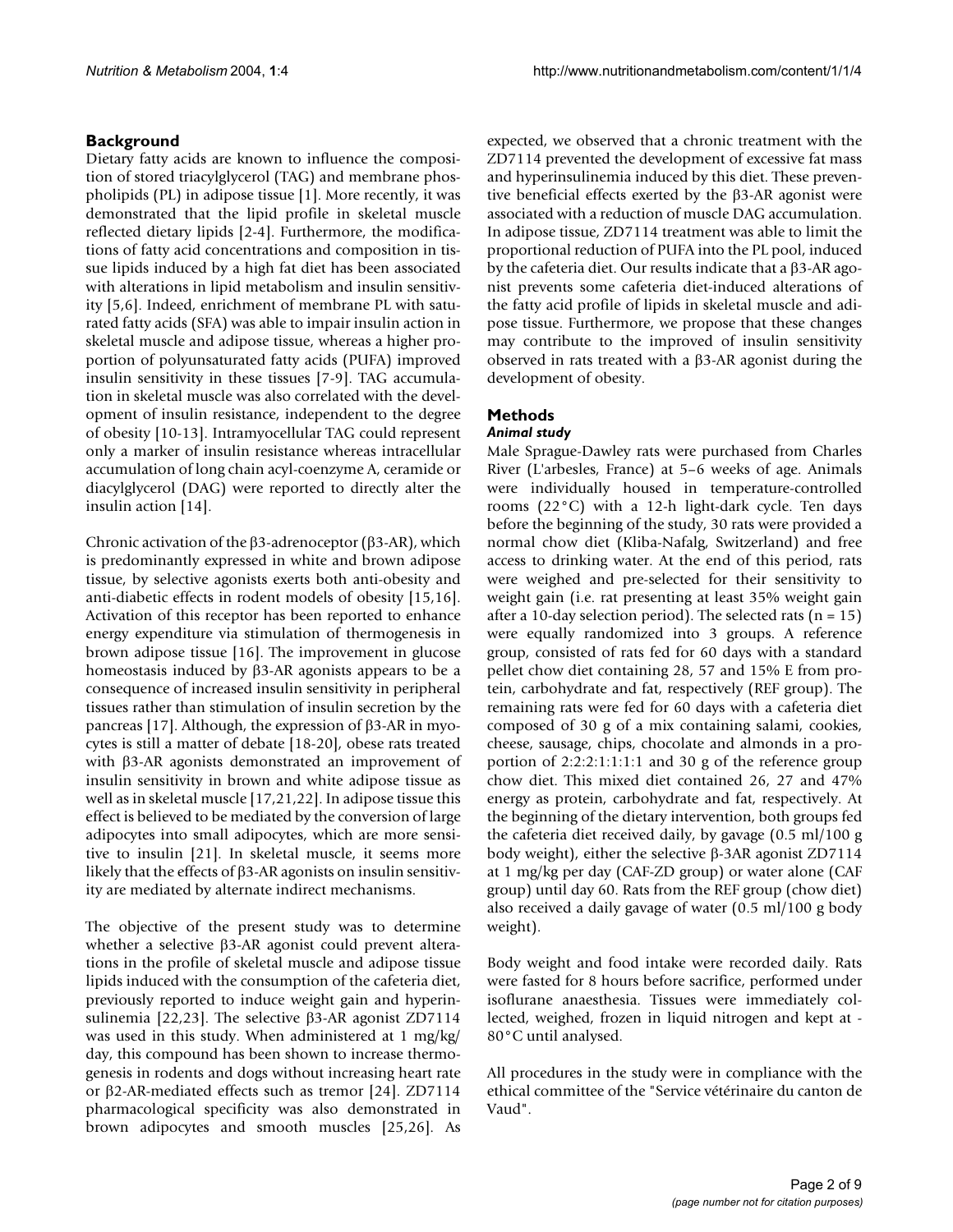Estimation of the proportions of the different lipid classes contained in the cafeteria diet (see Discussion) was performed using the USDA Nutrient Database.

### *Lipid fatty acid composition*

### *Adipose tissue*

Fatty acid composition of lipids in adipose tissue was performed by Lipomics Technologies (West Sacramento, USA). Briefly, lipids were extracted from 30 mg of frozen epididymal adipose tissue in the presence of authentic internal standards by the method of Folch et al. [27] using chloroform:methanol (2:1, by vol.). After separation of individual lipid classes by preparative thin-layer chromatography, the TAG and PL were scraped and trans-esterified; the resulting fatty acid methyl esters were then separated and quantified by capillary gas chromatography as previously described [28].

### *Muscle*

The frozen gastrocnemius muscle was thawed and thoroughly dissected under stereomicroscope to remove extramyocellular adipose tissue. Lipids from lyophilized, finely powdered, dissected muscle (50 mg) were extracted according to the method of Folch [27]. PL (19:0), TAG (17:0) and DAG (15:0) internal standards (Varian; Zug, Switzerland) were added prior to lipid extraction. The lipids were loaded on a Chromabond NH2 cartridge (Varian; Zug, Switzerland), and neutral lipids were separated from free fatty acids and PL by sequential elution with chloroform/2-Propanol (2:1), 2% acetic acid in diethylether and methanol, respectively [29]. The neutral lipids were subjected to thin-layer chromatography using hexane:diethylether:acetic acid (70:30:1, by vol.) as solvent system to separate DAG from TAG [30]. The hydrolysis of TAG into DAG during sample analysis has been assessed and represented less than 0.5% of total DAG. The fatty acids from the phospholipids, TAG and DAG were converted to their methyl esters. Fatty acid methyl-ester separation was performed by automated gas-liquid chromatography (HP 6890 series) with FID detection (280°C); authentic standard mixtures of fatty acid methyl-esters (Nu-Chek-Perp; Lowell Mutter, USA) were injected to identify fatty acid methyl-ester peaks. Results are expressed in µmol fatty acids per gram lyophilised muscle.

### *Plasma metabolites*

Plasma glucose and insulin were determined with commercially available kits purchased from Sigma (Buchs, Switzerland) and Crystal Chem Inc. (Downers Grove, USA), respectively. Plasma triglycerides and free fatty acids concentrations were analysed using kits from Roche Diagnostic (Basel, Switzerland) and Wako Chemicals (Richmond, USA), respectively.

### *Statistical analysis*

Comparisons of the means of the dependent variables of each group were performed using a one-way ANOVA.

### **Results** *Body weight and fat mass*

Male Sprague-Dawley rats were fed, during 60 days, either a chow diet used as a reference group (REF group), a cafeteria diet (CAF rats) or a cafeteria diet plus a daily gavage of the β3-AR agonist ZD7114 (CAF-ZD rats).

At day 60, the mean body weight of CAF rats was significantly greater than that of REF rats (Table [1\)](#page-3-0). On the other hand, CAF-ZD rats presented a significant reduction in mean body weight when compared with CAF rats (Table [1](#page-3-0)). Similar effects were observed on weight gain which was 46% greater in CAF rats than in REF rats (Figure 1; 213.2  $\pm$  12.2 g vs. 312.3  $\pm$  19.2 g in REF and CAF rats, respectively;  $p < 0.01$ ), and reduced by 17% in CAF-ZD rats as compared to CAF rats  $(258.70 \pm 12.70 \text{ g} \text{ in } CAF-ZD)$ rats,  $p < 0.05$ ). The enhancement of body weight in CAF rats was strongly associated with the weight increase of two main deep adipose depots, confirming the obesigenic properties of the cafeteria diet. Indeed, the epididymal and retroperitoneal fat pads in CAF rats were respectively 131% and 185% heavier than those of REF rats (Table [1\)](#page-3-0). ZD7114 treatment decreased the weight of the two adipose tissue depots by about 45%, compared to CAF rats (Table [1](#page-3-0)). The weights of gastrocnemius skeletal muscle, liver and heart were not different between groups (Table [1](#page-3-0)). As expected, CAF rats had a higher energy intake compared with REF animals (106.03  $\pm$  7.25 vs 78.49  $\pm$  2.96 kcal/day). However, the anti-obesity effect of ZD7114 was not attributed to a reduction of energy intake (107.70  $\pm$ 7.30 kcal/day in CAF-ZD rats).

### *Glucose and insulin plasma concentrations*

Measurement of insulin and glucose concentrations in plasma of fasted animals showed that CAF rats presented a marked hyperinsulinemia with a 4.6 fold increase in insulin concentration as compared to REF animals whereas the glucose level was not changed (Table [1\)](#page-3-0). ZD7114 treatment limited the hyperinsulinemia induced by the cafeteria diet, as demonstrated by the 2.3 fold decrease in plasma insulin concentrations in CAF-ZD rats compared with the CAF group (Table [1\)](#page-3-0). No significant changes in plasma glucose concentrations were observed between these two groups (Table [1](#page-3-0)).

### *Adipose tissue lipids*

### *Lipid content*

PL and TAG contents per gram of tissue were measured in epididymal adipose tissue of rats fed with a chow diet or a cafeteria diet treated or not with ZD7114. No significant change was observed in the concentration of PL and TAG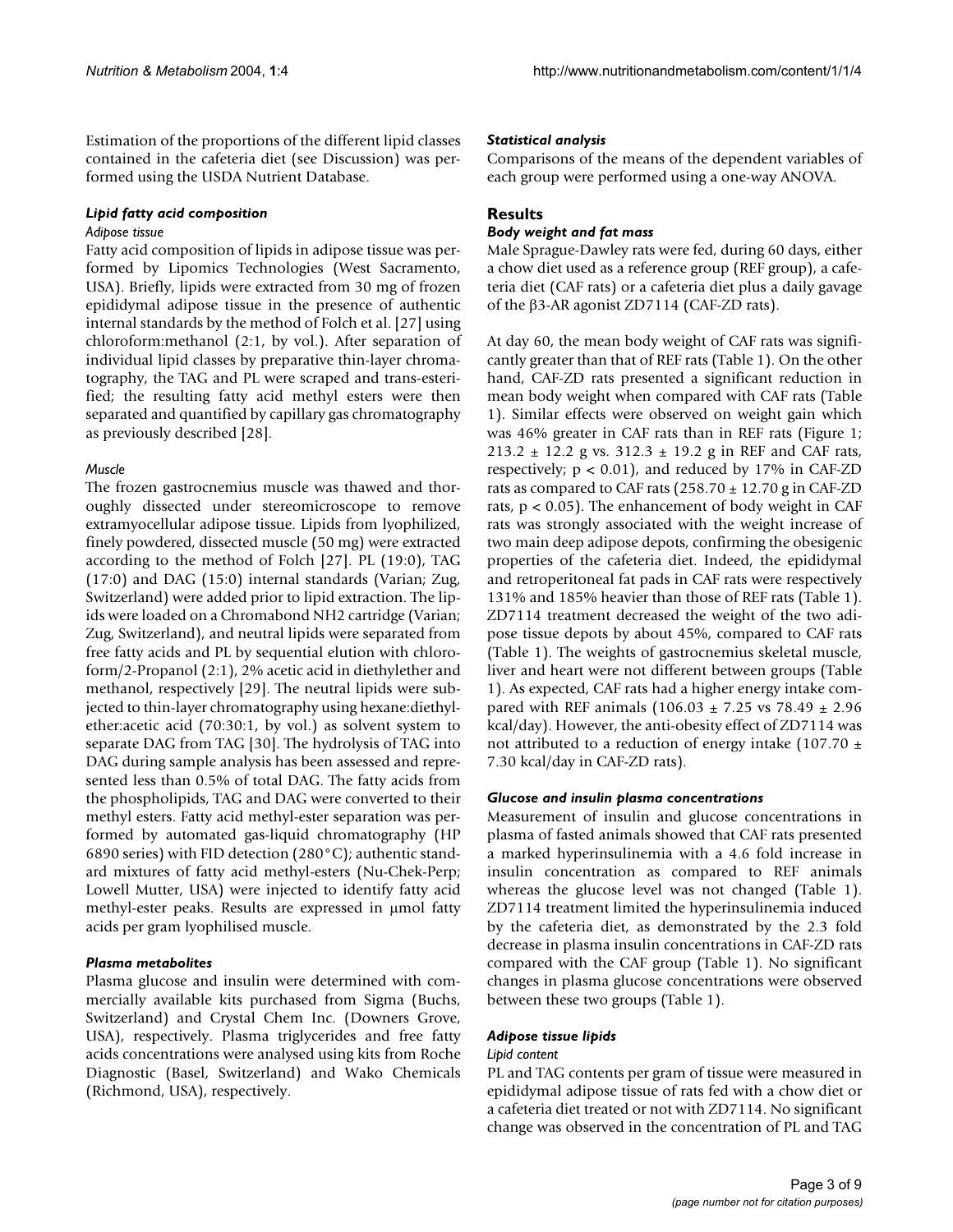|                          | <b>REF</b>         | <b>CAF</b>                     | <b>CAF-ZD</b>        |
|--------------------------|--------------------|--------------------------------|----------------------|
| Final body weight $(g)$  | $443.78 \pm 21.42$ | 540.20 ± 16.69 $*$             | $477.82 \pm 12.09 +$ |
| Retroperitoneal (g)      | $3.73 \pm 0.44$    | $10.65 \pm 0.48$ <sup>**</sup> | $5.78 \pm 0.23 +$    |
| Epididymal (g)           | $4.65 \pm 0.41$    | $10.73 \pm 0.43$ **            | $5.96 \pm 0.30 +$    |
| Gastrocnemius (g)        | $2.69 \pm 0.13$    | $2.78 \pm 0.01$                | $2.79 \pm 0.03$      |
| Heart $(g)$              | $1.25 \pm 0.07$    | $1.48 \pm 0.01$                | $1.46 \pm 0.02$      |
| Liver $(g)$              | $13.53 \pm 0.79$   | $16.69 \pm 0.15$               | $15.47 \pm 0.12$     |
| Glucose (mmol/l)         | $12.80 \pm 1.51$   | $12.10 \pm 1.02$               | $14.78 \pm 1.11$     |
| Insulin ( $\mu$ U/ml)    | $19.75 \pm 2.05$   | 98.04 ± 16.01 $**$             | $43.27 \pm 8.26 +$   |
| Fatty acid (mmol/l)      | $0.47 \pm 0.22$    | $0.42 \pm 0.68$                | $0.30 \pm 0.39$ **   |
| Triacylglycerol (mmol/l) | $2.27 \pm 0.30$    | 4.59 ± 0.58 $**$               | $4.11 \pm 0.95$      |

#### <span id="page-3-0"></span>**Table 1: Body weight, tissues and fasting plasma metabolites**

Data are the mean  $\pm$  SEM. Values significantly different from those obtained in the group of rats fed a chow diet (REF) are indicated by  $*(p < 0.05)$ and \*\* (p < 0.01). Data measured in the group of rats treated with ZD7114 (CAF-ZD) and significantly different from those in the group of rats fed a cafeteria diet (CAF) are shown by  $+$  ( $p < 0.05$ ).

#### <span id="page-3-1"></span>**Table 2: Adipose tissue lipid content**

| umole/g tissue       | <b>REF</b>          | <b>CAF</b>          | <b>CAF-ZD</b>    |
|----------------------|---------------------|---------------------|------------------|
| <b>Phospholipids</b> | $8.29 \pm 1.28$     | $10.59 \pm 1.06$    | $8.65 \pm 0.87$  |
| Triacylglycerol      | $2476.34 \pm 68.31$ | $2462.63 \pm 41.33$ | 2271.57 ± 122.46 |

Data are the mean ± SEM. REF: rats fed a chow diet; CAF: rats fed a cafeteria die, CAF-ZD: rats fed a cafeteria diet and treated with ZD7114

in adipose tissue of CAF rats when compared with REF animals (Table [2\)](#page-3-1). Furthermore, ZD7114 treatment did not affect adipose tissue lipid content of CAF rats.

### *Fatty acid composition*

Analysis of the fatty acid profile shows that cafeteria diet induced an increase in the proportion of monounsaturated fatty acids (MUFA), which was compensated for by a reduction in the percentage of PUFA in both adipose PL and TAG (Figure 2). Changes in the proportion of MUFA in PL and TAG were mainly due to the increase of oleic acid (1.7 and 2.0 fold increase in PL and TAG, respectively; Table [3](#page-6-0)). Reduction in the percentage of linoleic acid was mainly responsible for the decrease in proportion of PUFA in both PL and TAG (1.6 and 2.3 fold decrease for PL and TAG, respectively; Table [3](#page-6-0)). The proportions of arachidonic and α-linolenic acids were also slightly decreased in PL and TAG, respectively (Table [3\)](#page-6-0). Although the global proportion of SFA was not modified in adipose tissue PL and TAG of CAF rats when compared with REF animals, the percentage of myristic and stearic acids were respectively enhanced in PL and TAG of CAF animals.

ZD7114 treatment did not change the proportions of any lipid classes measured in adipose TAG of CAF rats (Figure 2). However, in PL, the percentage of PUFA was significantly increased by 1.3 fold in CAF-ZD rats compared to CAF animals. This change was essentially due to a twofold increase in the proportion of arachidonic acid measured in CAF-ZD rats (Table [3\)](#page-6-0). A slight reduction in the percentage of myristic acid (1.2 fold decrease) was measured in CAF-ZD rats compared to CAF animals.

#### *Skeletal muscle lipids*

### *Lipid content*

PL, diacylglycerol (DAG) and TAG contents were measured in the gastrocnemius of REF animals and CAF rats with or without ZD711[4](#page-6-1) treatment (Table 4).

The cafeteria diet clearly induced TAG and DAG accumulation in the gastrocnemius, as demonstrated by the respective 3.4 and 2.0 fold increases observed in CAF vs. REF rats (Table [4\)](#page-6-1). Chronic treatment with ZD7114 did not significantly reduce the cafeteria diet induced-accumulation of TAG in muscle. In contrast, DAG accumulation was prevented as indicated by a 1.5 fold reduction of DAG levels in CAF-ZD when compared with CAF rats (Table [4](#page-6-1)). Values of intramyocellular TAG and DAG obtained in the present study (TAG: between 1 to 4 µmol/ g fresh muscle; DAG: between 0.5 to 1 µmol/g fresh muscle) were similar to those previously described in rat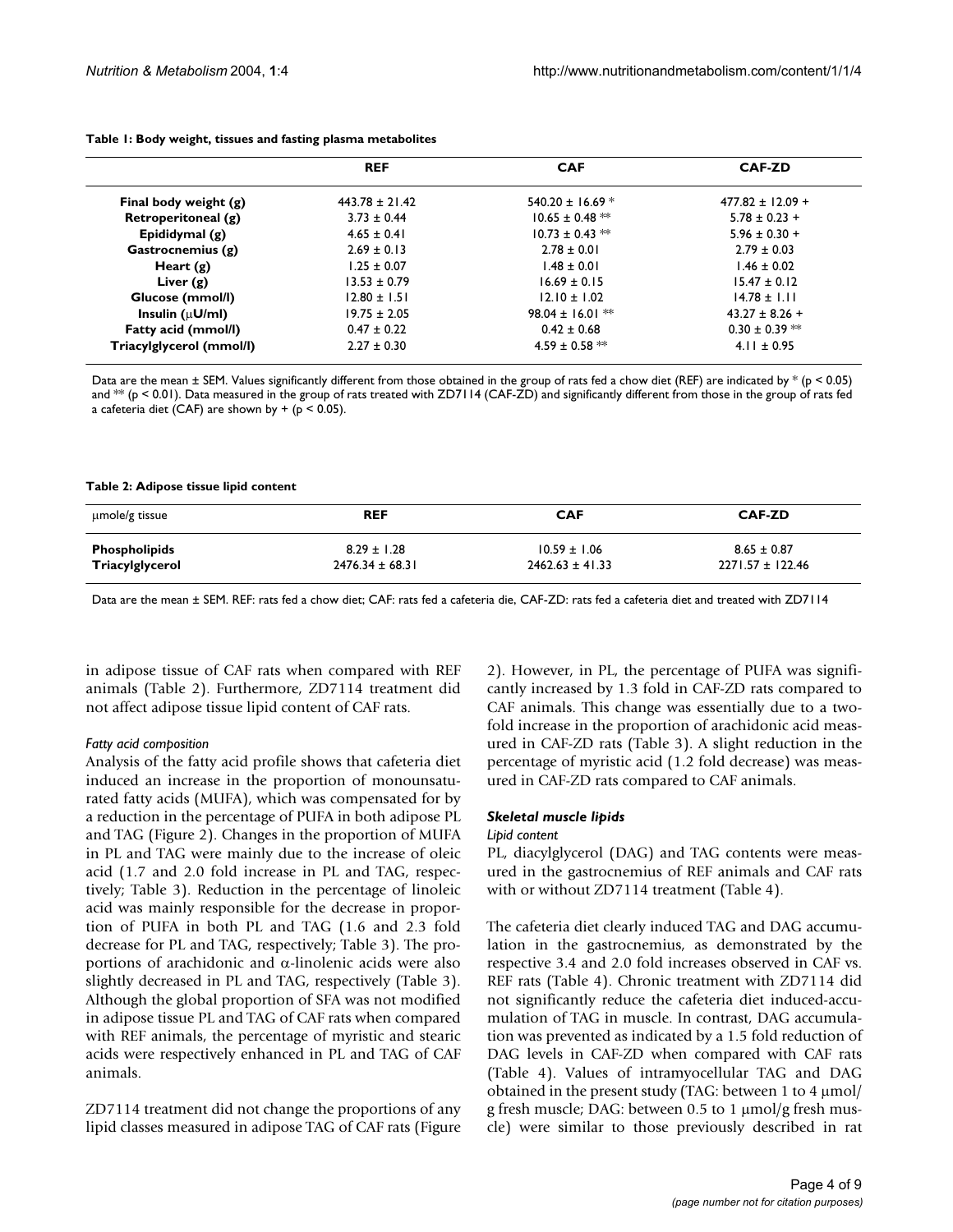

### **Figure 1**

Individual weight changes. Body weight was measured in rats (n = 5) fed a chow diet (REF) or a cafeteria diet alone (CAF) or treated with 1 mg/kg/day ZD7114 (CAF-ZD) at the beginning and at the end of the different interventions (day 60). Data are represented as individual values.

skeletal muscles [31] (TAG: between 4 to 5 µmol/g fresh muscle; DAG: between 0.5 to 2.5  $\mu$ mol/g fresh muscle).

#### *Fatty acid composition*

Fatty acid profiles were determined in muscle PL, TAG and DAG. The gastrocnemius of CAF rats, compared with the



**TAG**



### **Figure 2**

Proportion of the different lipid classes in adipose tissue. Saturated (SFA), monounsaturated (MUFA) and polyunsaturated fatty acids (PUFA) were measured in epididymal adipose tissue phospholipid (PL) and triacylglycerol (TAG) of rats fed a chow diet (empty bars) or a cafeteria diet (black bars) alone or treated with ZD7114 (grey bars). Data are represented as mean ± SEM, and values significantly different to data measured in rats fed the chow or cafeteria diets are indicated by \* ( $p$  < 0.05), \*\* ( $p$  < 0.01) or + ( $p$  < 0.05), respectively.

REF group, presented an increase in the percentage of MUFA and a decrease in the proportion of PUFA in both TAG and DAG and to a lesser extent in PL (Figure 3). Variations in the percentage of oleic and linoleic acids were, respectively, responsible for the changes in the proportions of MUFA and PUFA in muscle TAG and DAG (Table [5\)](#page-7-0). Modifications of the proportions of PUFA observed in muscle PL of CAF rats were due to slight decreases of both linoleic (1.4 fold increase) and docosahexaenoic (22:6 n-3) acids (1.3 fold increase), whereas the percentage of arachidonic acid (20:4 n-6) was increased by 1.2 fold.

The influence of ZD7114 on the cafeteria-induced modification of fatty acid composition in the three lipid species was evaluated by comparing CAF rats with CAF-ZD rats. While ZD7114 did not affect the fatty acid profile of either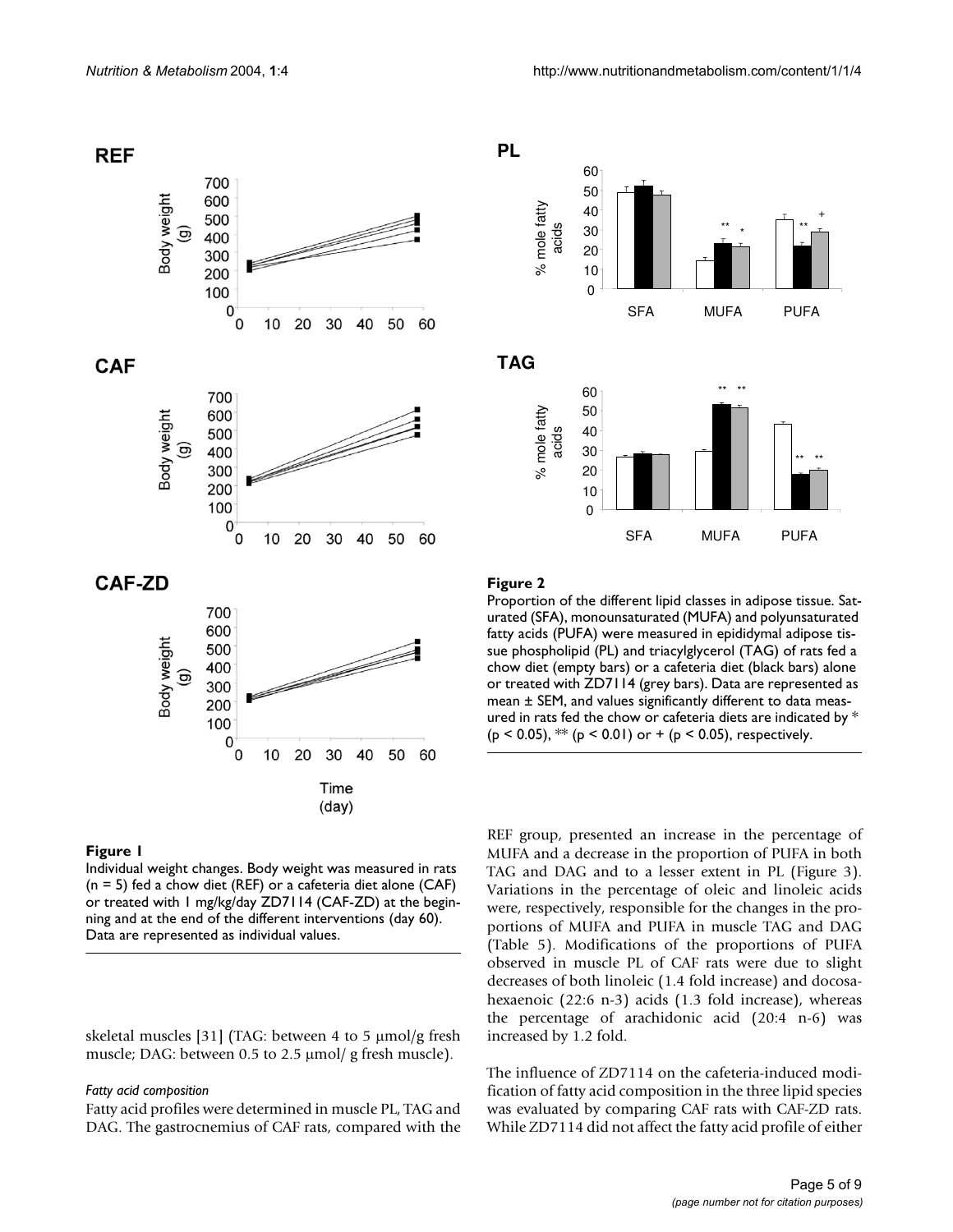

### **Figure 3**

Proportion of the different lipid classes in muscle. Saturated (SFA), monounsaturated (MUFA) and polyunsaturated fatty acids (PUFA) were measured in muscle phospholipid (PL), triacylglycerol (TAG) and diacylglycerol (DAG) of rats fed a chow diet (empty bars), a cafeteria diet (black bars) alone or treated with ZD7114 (grey bars). Data are represented as mean ± SEM, and values significantly different to data measured in rats fed the chow or cafeteria diet are indicated by \*  $(p < 0.05)$ , \*\*  $(p < 0.01)$  or +  $(p < 0.05)$ , ++  $(p < 0.01)$ , respectively.

TAG or PL in muscle of CAF rats, it induced changes in the fatty acid composition of muscle DAG. Indeed, the proportion of SFA was slightly (1.2 fold increase), but significantly, elevated in DAG of CAF-ZD rats with an increase in the proportion of palmitic and stearic acids (Table [5\)](#page-7-0). Furthermore, the proportion of MUFA in DAG of CAF-ZD rat muscles was decreased compared with DAG of CAF rats. This change was essentially attributed to a decrease in the proportion of oleic acid (Table [5\)](#page-7-0). Stearidonic acid (18.4 n-3) was only detected in DAG accumulated in muscles of ZD-CAF rats. No differences in the proportion of PUFA between DAG stored in muscles of CAF-ZD or CAF rats were observed (Figure 3).

### **Discussion**

The present study demonstrates that feeding the cafeteria diet to rats not only promotes weight gain, hyperinsulinemia and hypertriglyceridemia, but also accumulation of lipids in skeletal muscle. Although TAG levels per gram of adipose tissue was not affected by the cafeteria diet, this dietary intervention strongly enhanced TAG accumulation in skeletal muscle, as previously described [4,5]. We show that this intramyocellular accumulation of TAG was associated with an increase in skeletal muscle DAG content. This finding is in agreement with the accumulation of DAG observed in human skeletal muscle cells incubated with saturated fatty acids *in vitro* [12]. DAG mass was also described to be increased in skeletal muscle biopsies obtained from normal volunteers in whom insulin resistance was produced by raising FFA levels during a lipid infusion [32]. However, to our knowledge, the present study demonstrates for the first time that a high fat diet, resembling the human Western diet, was able to increase DAG storage in skeletal muscle. Although both TAG and DAG accumulations in skeletal muscle were reported to be correlated with insulin resistance [4,5,33], DAG (a precursor of TAG synthesis) is proposed to directly impair insulin sensitivity by inactivating insulin receptor activity through activation of the protein kinase C [34].

The fatty acid composition of TAG stored in muscle was previously shown to be affected by dietary lipids [2]. Interestingly, we also find that the fatty acid composition of muscle DAG was modified by the cafeteria diet. Indeed, the increase in MUFA and the reduction of PUFA proportions, measured in both DAG and TAG, reflected the difference in lipid composition of the two diets (+ 19% MUFA and -28% PUFA in cafeteria diet vs. chow diet). It is noteworthy that qualitative changes in DAG were reported to affect the activity of DAG as a secondary messenger, since specificity of its fatty acyl moieties for the activation of protein kinase C has been described [35,36]. Although measurements of insulin sensitivity were not directly accessed in this study, our observation suggests that diet may regulate insulin response in muscle by modifying DAG composition.

Fatty acid compositions of muscle and adipose tissue PL were also modified by the cafeteria diet. More specifically, the proportion of PUFA in PL was decreased and MUFA was increased in both tissues. These differences were more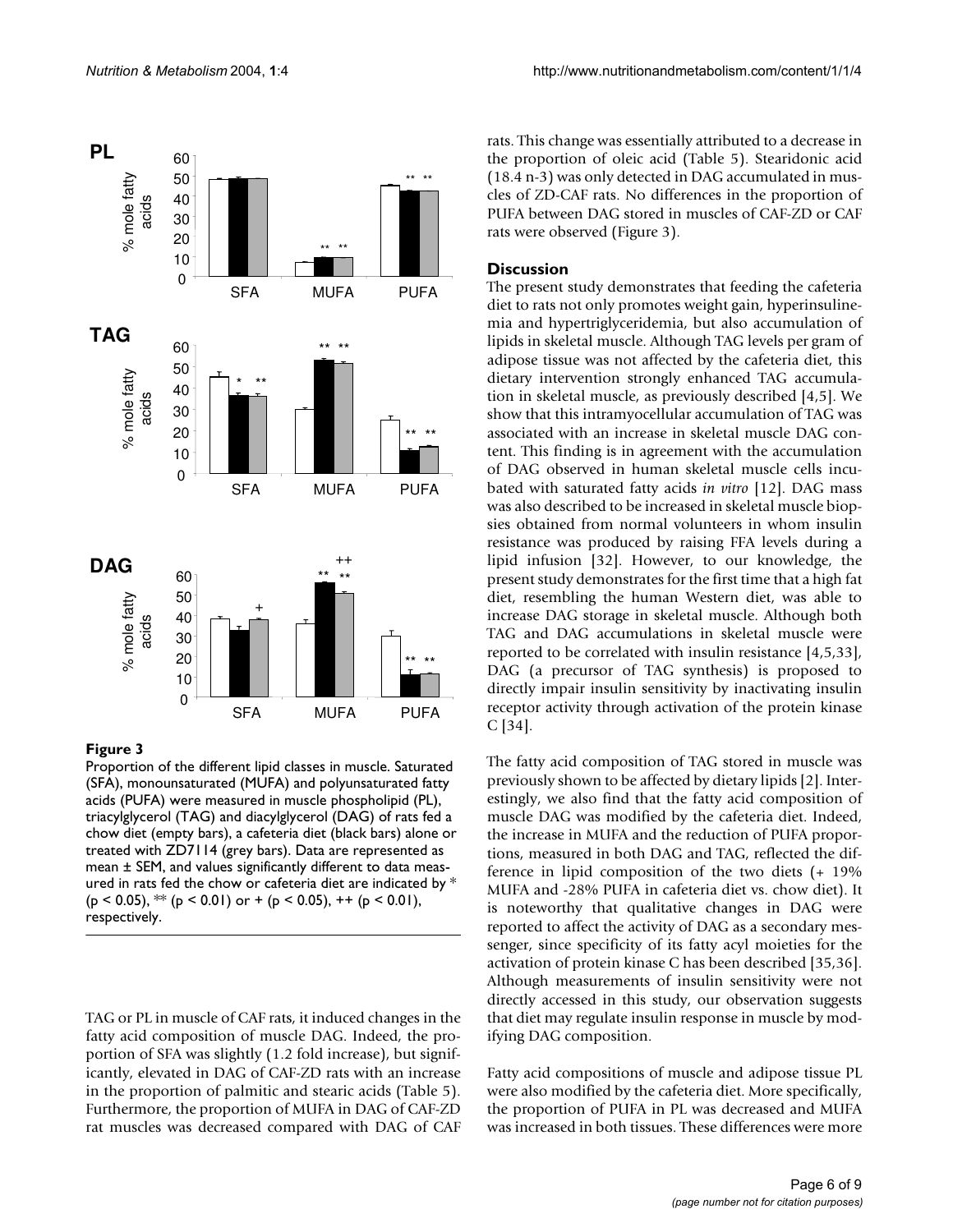| % mole fatty acids                 | <b>REF</b>       | <b>CAF</b>          | <b>CAF-ZD</b>       |
|------------------------------------|------------------|---------------------|---------------------|
| <b>Phospholipids</b>               |                  |                     |                     |
| Myristic acid (14:0)               | $3.04 \pm 0.16$  | $3.81 \pm 0.19$ *   | $2.96 \pm 0.15$ ++  |
| Palmitic acid (16:0)               | $28.70 \pm 3.10$ | $30.72 \pm 1.83$    | $26.22 \pm 1.70$    |
| Stearic acid (18:0)                | $15.99 \pm 1.19$ | $16.10 \pm 0.75$    | $16.93 \pm 0.50$    |
| Palmitoleic acid (16:1n-7)         | $1.17 \pm 0.28$  | $1.35 \pm 0.31$     | $1.16 \pm 0.29$     |
| Oleic acid (18:1n-9)               | $10.74 \pm 0.94$ | $18.17 \pm 1.60$ ** | $16.26 \pm 1.39$ *  |
| Vaccenic acid (18:1n-7)            | $1.24 \pm 0.12$  | $0.89 \pm 0.07$ *   | $0.98 \pm 0.10$     |
| Linoleic acid (18:2n-6)            | $21.21 \pm 1.98$ | $13.27 \pm 1.20$ ** | $16.41 \pm 1.55$ *  |
| Eicosadienoic acid (20:2n-6)       | $2.16 \pm 1.37$  | $0.92 \pm 0.92$     | $0.37 \pm 0.37$     |
| Arachidonic acid (20:4n-6)         | $7.69 \pm 0.73$  | $4.47 \pm 1.23$ *   | $8.90 \pm 1.35 +$   |
| Triacylglycerol                    |                  |                     |                     |
| Myristic acid (14:0)               | $1.23 \pm 0.03$  | $1.33 \pm 0.08$     | $1.39 \pm 0.28$     |
| Palmitic acid (16:0)               | $21.80 \pm 0.29$ | $21.48 \pm 0.63$    | $21.02 \pm 0.65$    |
| Stearic acid (18:0)                | $3.35 \pm 0.15$  | $5.27 \pm 0.35$ **  | 4.84 ± 1.68 $*$     |
| Palmitoleic acid (16:1n-7)         | $2.50 \pm 0.27$  | $2.29 \pm 0.34$     | $2.44 \pm 0.46$     |
| Oleic acid (18:1n-9)               | $24.37 \pm 1.04$ | 48.87 ± 1.35 $**$   | 47.09 ± 0.20 $**$   |
| Vaccenic acid (18:1n-7)            | $1.98 \pm 0.12$  | $1.59 \pm 0.12$     | $1.73 \pm 1.20$     |
| Linoleic acid (18:2n-6)            | $38.22 \pm 1.36$ | $16.59 \pm 0.72$ ** | $18.37 \pm 0.16$ ** |
| $\alpha$ -linolenic acid (18:3n-3) | $2.85 \pm 0.16$  | $0.67 \pm 0.06$ **  | $0.71 \pm 0.20$ **  |

#### <span id="page-6-0"></span>**Table 3: Composition of adipose tissue lipids**

Data are the mean  $\pm$  SEM. Values significantly different from those obtained in the group of rats fed a chow diet (REF) are indicated by  $*(p < 0.05)$ and \*\* (p < 0.01). Data measured in the group of rats treated with ZD7114 (CAF-ZD) and significantly different from those in the group of rats fed a cafeteria diet (CAF) are shown by + (p < 0.05) and ++ (p < 0.05). Only main fatty acids are presented. CAF-ZD: rats fed a cafeteria diet and treated with ZD7114.

<span id="page-6-1"></span>**Table 4: Muscle lipid content**

| umole/g tissue        | <b>REF</b>       | <b>CAF</b>          | <b>CAF-ZD</b>       |
|-----------------------|------------------|---------------------|---------------------|
| <b>Phospholipids</b>  | $60.31 \pm 4.28$ | $65.62 \pm 1.26$    | $70.80 \pm 2.77$    |
| Triacylglycerol       | $5.40 \pm 0.98$  | $18.63 \pm 3.24$ ** | $15.65 \pm 2.57$ ** |
| <b>Diacylglycerol</b> | $2.07 \pm 0.32$  | $4.08 \pm 0.24$ **  | $2.66 \pm 0.25$ ++  |

Data are the mean  $\pm$  SEM. Values significantly different from those obtained in the group of rats fed a chow diet (REF) are indicated by  $**$  (p < 0.01). Data measured in the group of rats treated with ZD7114 (CAF-ZD) and significantly different from those in the group of rats fed a cafeteria diet (CAF) are shown by  $++$  ( $p < 0.05$ ).

pronounced in PL from adipose tissue than from gastrocnemius, indicating that membrane phospholipids in adipose tissue are more susceptible to variations in dietary composition than skeletal muscle. Interestingly, reductions in the proportion of PUFA in PL from myocytes [7] and adipocytes [8] were reported to impair insulin action.

As previously reported with Trecadrine, a selective β3-AR agonist [22], chronic administration of ZD7114 prevented the excess weight gain and fat accumulation induced by a cafeteria diet. This present report demonstrates that ZD7114 treatment reduced the hyperinsulinemia elicited by the cafeteria diet (by 2.3 fold), thereby suggesting an improvement of insulin sensitivity in the treated rats. This observation was associated with a significant reduction in the accumulation of skeletal muscle DAG, and a slight, non-significant decrease in TAG. It is tempting to suggest that the decrease in muscle DAG accumulation induced by the chronic administration of a β3-AR agonist could participate in the prevention of hyperinsulinemia. β3-AR agonist treatment significantly modified the fatty acid composition of DAG, causing a 1.2 fold reduction in the proportion of oleic acid. As mentioned before, these modifications in DAG composition could directly regulate insulin action in muscles. Since the presence of a β3-AR in skeletal muscle is still a subject of debate, it is difficult to elucidate the mechanism(s) by which the β3-AR agonist lowers DAG content in muscle and modifies its fatty acid composition.

Although the content and the fatty acid composition of TAG stored in adipose tissue was not affected by β3-AR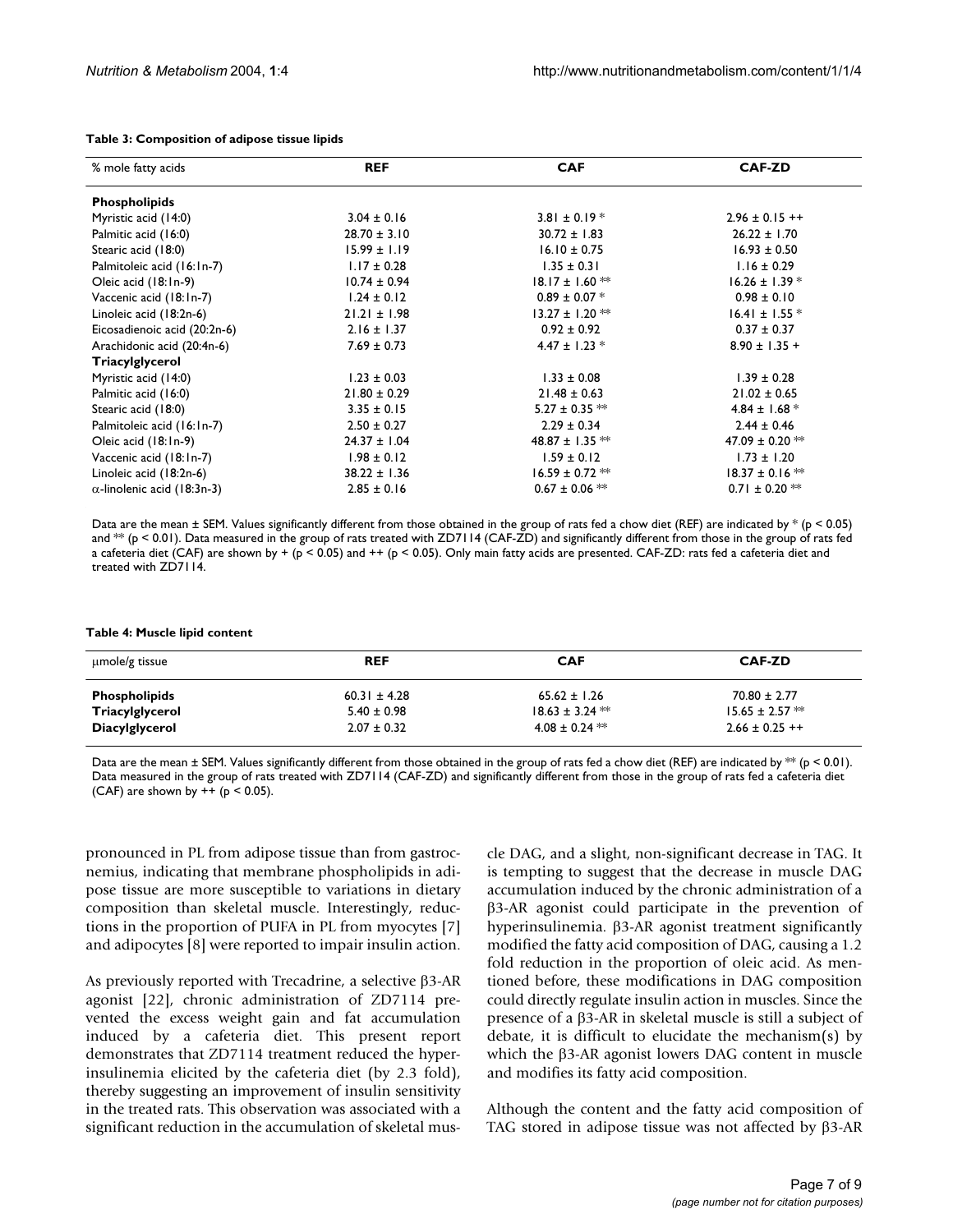<span id="page-7-0"></span>

|  | Table 5: Composition of muscle lipids |  |  |  |
|--|---------------------------------------|--|--|--|
|--|---------------------------------------|--|--|--|

| % mole fatty acids                 | <b>REF</b>       | <b>CAF</b>          | <b>CAF-ZD</b>        |
|------------------------------------|------------------|---------------------|----------------------|
| <b>Phospholipids</b>               |                  |                     |                      |
| Palmitic acid (16:0)               | $27.87 \pm 0.50$ | $26.17 \pm 0.29$    | $26.44 \pm 0.57$     |
| Stearic acid (18:0)                | $20.21 \pm 0.64$ | $22.37 \pm 0.54$ *  | $21.64 \pm 0.58$     |
| Oleic acid (18:1n-9)               | $6.84 \pm 0.21$  | $9.13 \pm 0.48$ **  | $9.12 \pm 0.24$ **   |
| Linoleic acid (18:2n-6)            | $13.09 \pm 0.65$ | $8.98 \pm 0.51***$  | $9.02 \pm 0.28$ **   |
| Arachidonic acid (20:4n-6)         | $11.64 \pm 0.46$ | $15.07 \pm 0.53***$ | $14.11 \pm 0.22$ **  |
| Docosatetraenoic acid (22:4n-6)    | <b>ND</b>        | $0.61 \pm 0.04$     | $0.51 \pm 0.02$      |
| Adrenic acid (22:5n-3)             | $2.04 \pm 0.07$  | $2.44 \pm 0.18$     | $2.10 \pm 0.09$      |
| Docosahexaenoic acid (22:6n-3)     | $18.30 \pm 0.95$ | $15.23 \pm 0.52$ *  | $16.09 \pm 0.35$     |
| Triacylglycerol                    |                  |                     |                      |
| Myristic acid (14:0)               | <b>ND</b>        | $1.66 \pm 0.08$     | $1.53 \pm 0.06$      |
| Palmitic acid (16:0)               | $37.13 \pm 2.06$ | $25.26 \pm 0.95$ ** | $25.15 \pm 0.81$ **  |
| Stearic acid (18:0)                | $7.94 \pm 0.31$  | $9.36 \pm 0.45$ *   | $9.38 \pm 0.65$      |
| Palmitoleic acid (16:1n-7)         | <b>ND</b>        | $1.51 \pm 0.14$     | $1.31 \pm 0.13$      |
| Oleic acid (18:1n-9)               | $29.00 \pm 0.94$ | 51.36 ± 1.83 $**$   | 50.14 ± 0.93 $**$    |
| Linoleic acid (18:2n-6)            | $25.00 \pm 1.98$ | $10.86 \pm 0.83$ ** | $12.47 \pm 0.66$ **  |
| <b>Diacylglycerol</b>              |                  |                     |                      |
| Myristic acid (14:0)               | $1.92 \pm 0.09$  | $1.75 \pm 0.07$     | $1.85 \pm 0.05$      |
| Palmitic acid (16:0)               | $25.55 \pm 0.86$ | $22.42 \pm 1.22$    | $24.88 \pm 0.62$     |
| Stearic acid (18:0)                | $6.71 \pm 0.45$  | $8.74 \pm 0.63$ *   | 9.71 ± 0.08 $**$     |
| Palmitoleic acid (16:1n-7)         | $2.58 \pm 0.20$  | $1.59 \pm 0.14$ **  | $1.26 \pm 0.07$ **   |
| Oleic acid (18:1n-9)               | $28.90 \pm 1.24$ | 52.88 ± 1.25 $**$   | 46.45 ± $1.61$ ** ++ |
| Nervonic acid (24:1n-9)            | $3.92 \pm 1.93$  | $1.24 \pm 0.42$     | $2.71 \pm 0.88$      |
| Linoleic acid (18:2n-6)            | $26.96 \pm 2.22$ | $10.14 \pm 2.04$ ** | $8.05 \pm 0.69$ **   |
| $\alpha$ -linolenic acid (18:3n-3) | $1.12 \pm 0.18$  | <b>ND</b>           | ND.                  |
| Stearidonic acid (18:4n-3)         | <b>ND</b>        | <b>ND</b>           | $1.90 \pm 0.41$      |
| Arachidonic acid (20:4n-6)         | $0.78 \pm 0.06$  | $0.46 \pm 0.06$ **  | $0.26 \pm 0.04$ ** + |

Data are the mean  $\pm$  SEM. Values significantly different from those obtained in the group of rats fed a chow diet (REF) are indicated by  $*(p < 0.05)$ and  $**$  (p < 0.01). Data measured in the group of rats treated with ZD7114 (CAF-ZD) and significantly different from those in the group of rats fed a cafeteria diet (CAF) are shown by + (p < 0.05) and ++ (p < 0.05). Fatty acids representing more than 1% in at least one group are presented.

agonist administration, the fatty acid profile of adipose PL was modified by the treatment. The β3-AR agonist was able to restore the proportion of PUFA to a level similar to the REF rats by increasing the percentage of arachidonic acid by 2 fold. As mentioned above, a greater percentage of PUFA in PL has been reported to enhance insulin sensitivity in adipose tissue. The changes in PL composition induced by the β3-AR agonist may be associated with the previously reported improved insulin sensitivity in adipose tissue [8], and the decrease of hyperinsulinemia measured in the present study.

### **Conclusions**

Whilst the effectiveness of β3-AR agonists is limited in humans, understanding the metabolic changes affected in rodents will provide insights into mechanisms, underlying insulin responsiveness in humans. The present study demonstrates that β3-AR agonist treatment not only limits the hyperinsulinemia induced by a cafeteria diet, but also partially prevents the associated alterations in adipose and muscle lipid composition. Particularly, activation of the β3-AR limits the intramyocellular DAG accumulation

and the decrease in the proportion of PUFA in adipose tissue PL. This combined action may contribute to the beneficial effect of β3-AR agonists on insulin sensitivity.

### **List of abbreviations**

*CAF rats*: Rats fed with a cafeteria diet; *DAG*: Diacylglycerol; *MUFA*: Monounsaturated fatty acid; *PKC*: Protein kinase C; *PUFA*: Polyunsaturated fatty acid; *REF rats*: Rats fed with a chow diet; *SFA*: saturated fatty acid. *TAG*: Triacylglycerol; *ZD-CAF rats*: Rats fed with a cafeteria diet and treated with the β3-AR agonist ZD7114.

### **Acknowledgments**

The authors are grateful to Dr. K. Acheson and D. M. Mutch (Nestlé Research Center, Lausanne, Switzerland) for critically reading the manuscript.

### **References**

- 1. Field CJ, Angel A, Clandinin MT: **[Relationship of diet to the fatty](http://www.ncbi.nlm.nih.gov/entrez/query.fcgi?cmd=Retrieve&db=PubMed&dopt=Abstract&list_uids=4072956) [acid composition of human adipose tissue structural and](http://www.ncbi.nlm.nih.gov/entrez/query.fcgi?cmd=Retrieve&db=PubMed&dopt=Abstract&list_uids=4072956) [stored lipids.](http://www.ncbi.nlm.nih.gov/entrez/query.fcgi?cmd=Retrieve&db=PubMed&dopt=Abstract&list_uids=4072956)** *Am J Clin Nutr* 1985, **42:**1206-1220.
- 2. Andersson A, Nalsen C, Tengblad S, Vessby B: **[Fatty acid compo](http://www.ncbi.nlm.nih.gov/entrez/query.fcgi?cmd=Retrieve&db=PubMed&dopt=Abstract&list_uids=12450886)[sition of skeletal muscle reflects dietary fat composition in](http://www.ncbi.nlm.nih.gov/entrez/query.fcgi?cmd=Retrieve&db=PubMed&dopt=Abstract&list_uids=12450886) [humans.](http://www.ncbi.nlm.nih.gov/entrez/query.fcgi?cmd=Retrieve&db=PubMed&dopt=Abstract&list_uids=12450886)** *Am J Clin Nutr* 2002, **76:**1222-1229.